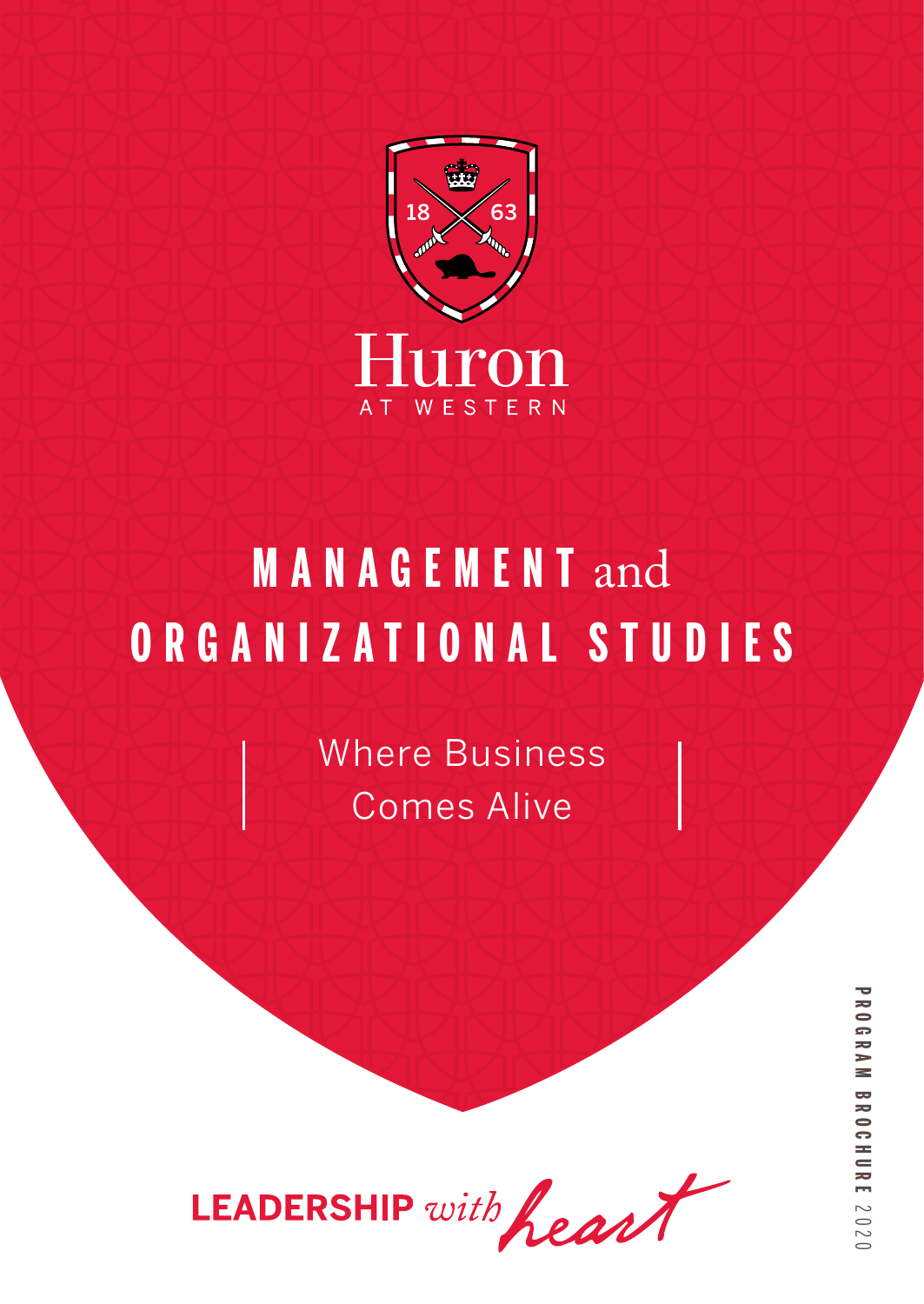## **MANAGEMENT** and **ORGANIZATIONAL STUDIES**

# MASTER THE ART OF MANAGEMENT

WHETHER YOU ENJOY CRUNCHING NUMBERS OR CONTEMPLATING COMPLEX BUSINESS ISSUES, COMBINING SOLID MANAGEMENT TRAINING WITH SOCIAL SCIENCES EQUIPS YOU FOR ANY NUMBER OF CAREERS AND PROVIDES YOU WITH THE VALUABLE SKILLS MOST SOUGHT AFTER IN THE WORKPLACE.

## THE HURON ADVANTAGE

**Management and Organizational Studies (MOS) at Huron offers you a variety of courses and modules to pursue including accounting; finance and administration; management and organizational studies, policy and ethics. The MOS degree provides a stepping-stone to post-graduate professional designations, such as CPA and CFA, and excellent preparation for a wide variety of business careers.**

Our strength stems from our small size, unique courses, the tremendous drive for success of our students, and the personal commitment and real-world experience of our faculty.

#### **ELLIOT KIMELMAN** | YEAR 4

**MOS, Specialization in Organizational Studies, Policy & Ethics** 

*"At Huron, it's a lot easier to get to know your professors. There's also more flexibility professors can accommodate your personal learning plan."*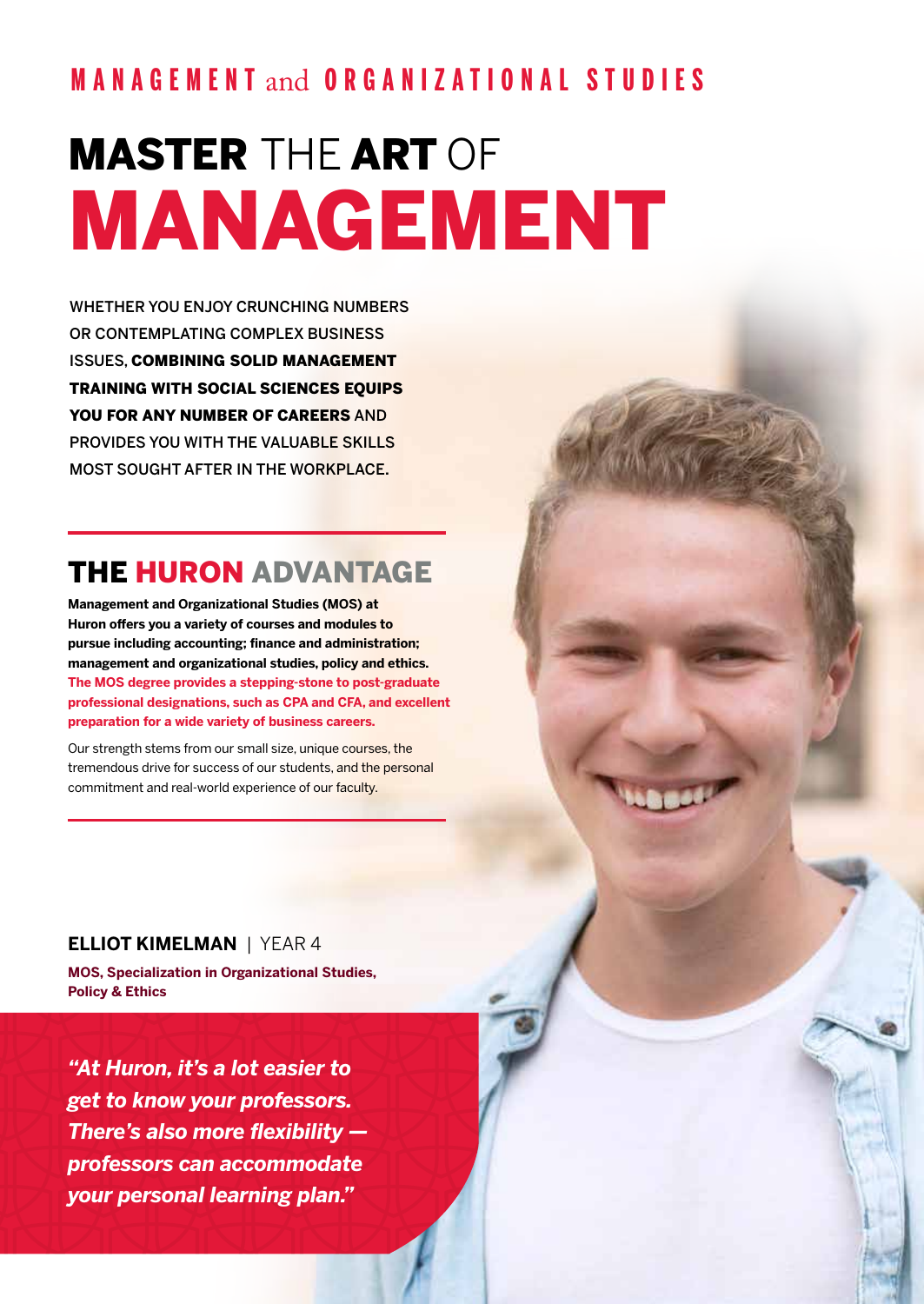## FIRST YEAR: UNLIMITED POSSIBILITIES

#### Your first year is all about exploration and discovery.

**During this time, there are minimal required courses so you can try out a wide variety of subjects and disciplines. Learn about something completely new. Find your passion.**

#### NEED A MENTOR? BE A MENTOR.

**Senior students and alumni will help you plan your studies and your career. In your senior years, volunteer to mentor another student!** 

> **huronatwestern.ca**/ **career-development**

| <b>Program options</b>                                                | <b>Honors</b><br><b>Specialization</b> | <b>Specialization</b> | <b>Major</b> | <b>Minor</b> |
|-----------------------------------------------------------------------|----------------------------------------|-----------------------|--------------|--------------|
| <b>Accounting</b>                                                     |                                        |                       |              |              |
| <b>Finance &amp; Administration</b>                                   |                                        |                       |              |              |
| <b>Organizational Studies,</b><br><b>Policy &amp; Ethics</b>          |                                        |                       |              |              |
| <b>Management &amp; Organizational</b><br>Studies (as a double-major) |                                        |                       |              |              |

### First-Year Courses

#### INTRODUCTION TO BUSINESS

Learn business fundamentals in finance, marketing, operations, organizational behaviour, and general management.

#### PRINCIPLES OF MICROECONOMICS

Consider the problem of scarcity and its implications. Discover how this economic concept affects: choice; opportunity cost, specialization and exchange; supply and demand; economic choices of households and firms; competition and monopoly; resource markets; public policy; and income distribution.

#### PRINCIPLES OF MACROECONOMICS

Analyze large-scale economic influencers, opportunities and challenges. Look at: national income; aggregate supply and aggregate demand; inflation, unemployment and interest rates; money and monetary institutions; economic growth; balance of payments; and exchange rates.

ONE OF: Calculus, Finite Mathematics and Methods of Matrix Algebra

#### NEW FOR 2019/20: First-year students can enroll in a second year MOS Professional Communications course to jump-start their degree!

|  |  | <b>Sample First-Year Timetable</b> |  |
|--|--|------------------------------------|--|
|  |  |                                    |  |

Required courses **Elective courses** 

| <b>MONDAY</b>                                                                                                 | <b>TUESDAY</b>                                                                                                       | <b>WEDNESDAY</b>                                                                                              | <b>THURSDAY</b>                                                                                                       | <b>FRIDAY</b>                                                                                                 |
|---------------------------------------------------------------------------------------------------------------|----------------------------------------------------------------------------------------------------------------------|---------------------------------------------------------------------------------------------------------------|-----------------------------------------------------------------------------------------------------------------------|---------------------------------------------------------------------------------------------------------------|
| $9:30am - 11:30am$<br><b>Political Science 1020E</b><br>Intro to Political Science<br>1.00 credit             | $11:30am - 12:30pm$<br><b>Computer Science</b><br>1032A<br><b>Information Systems</b><br>and Design<br>0.50 credit   | $9:30am - 10:30am$<br><b>Political Science 1020E</b><br>Intro to Political Science<br>1.00 credit             | $10:30$ am - 12:30pm<br><b>Computer Science</b><br>1032A<br><b>Information Systems</b><br>and Design<br>0.50 credit   | $12:30 \text{pm} - 1:30 \text{pm}$<br><b>Math 1229A</b><br><b>Methods of Matrix</b><br>Algebra<br>0.50 credit |
| $12:30 \text{pm} - 1:30 \text{pm}$<br><b>Math 1229A</b><br><b>Methods of Matrix</b><br>Algebra<br>0.50 credit | $1:30 \text{pm} - 2:30 \text{pm}$<br><b>Economics 1021A</b><br>Principles of<br><b>Microeconomics</b><br>0.50 credit | $12:30 \text{pm} - 1:30 \text{pm}$<br><b>Math 1229A</b><br><b>Methods of Matrix</b><br>Algebra<br>0.50 credit | $12:30 \text{pm} - 2:30 \text{pm}$<br><b>Economics 1021A</b><br>Principles of<br><b>Microeconomics</b><br>0.50 credit | $2:30 \text{pm} - 3:30 \text{pm}$<br><b>Business 1220E</b><br>Intro to Business<br>1.00 credit                |
| $2:30 \text{pm} - 3:30 \text{pm}$<br><b>Business 1220E</b><br>Intro to Business<br>1.00 credit                |                                                                                                                      | $2:30 \text{pm} - 3:30 \text{pm}$<br><b>Business 1220E</b><br>Intro to Business<br>1.00 credit                |                                                                                                                       |                                                                                                               |

**As a Huron MOS student, you can combine a specialization program with a minor, or choose to combine a major in MOS with many of the programs offered at Huron, such as:** 

- **Economics**
- **Political Science**
- Psychology
- Governance, Leadership & Ethics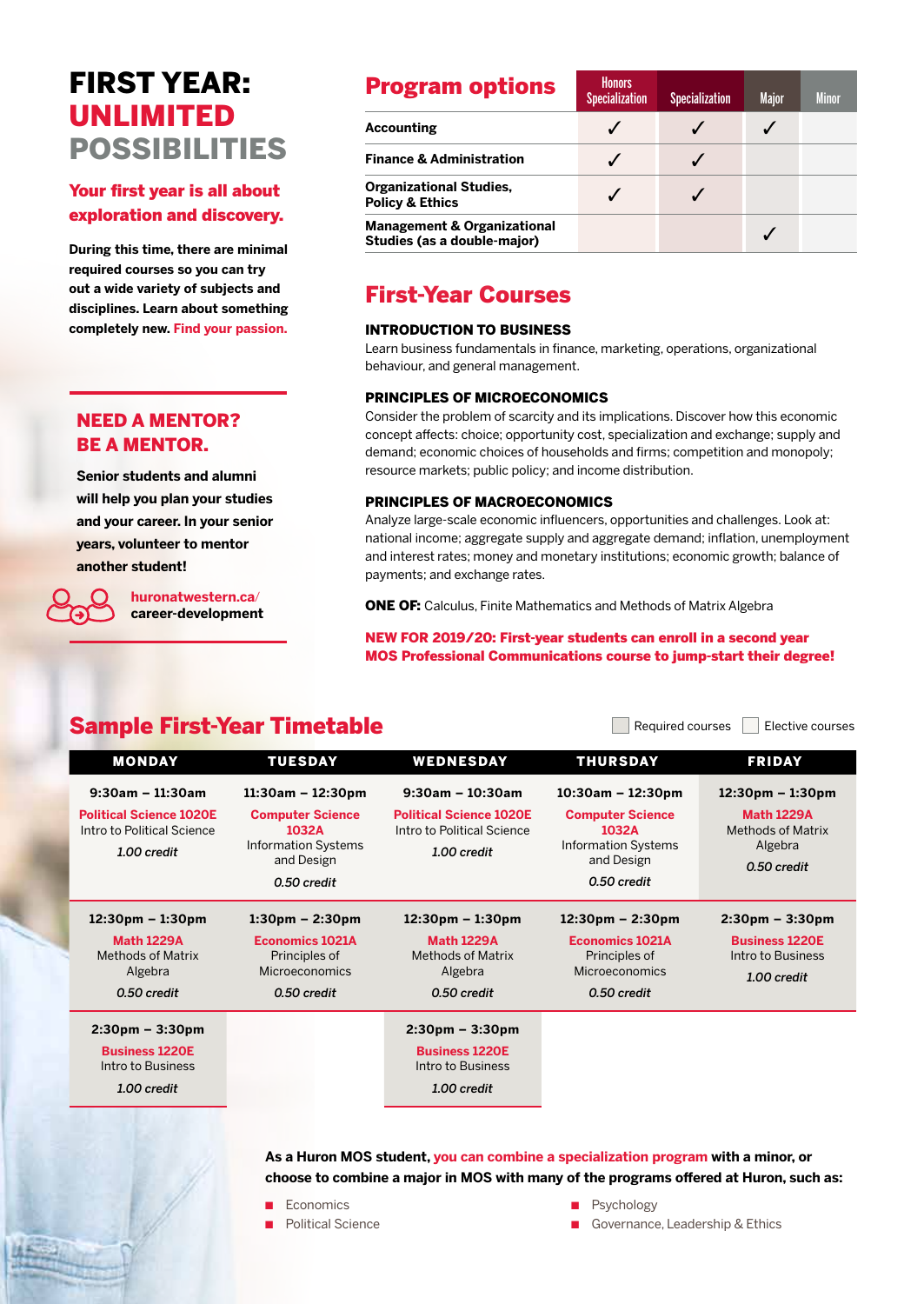

SCHOLAR'S ELECTIVES: ARE YOU A HIGH-ACHIEVING, SELF-MOTIVATED STUDENT INTERESTED IN PURSUING INDEPENDENT RESEARCH? APPLY TO BE A PART OF THIS COMMUNITY OF SCHOLARS THAT FOSTERS RESEARCH SKILLS AND COLLABORATION.

**huronatwestern.ca/scholars-electives-program**

*"Teaching and learning is also about the in-between spaces – beyond the lecture hall. Supporting student success involves building relationships between people and between ideas."*

**DONNA KOTSOPOULOS, PhD Professor, Management and Organizational Studies**



## $\mathbb Z$  FACULTY RESEARCH EXPERTISE

**Huron's faculty are experienced researchers and mentors. They have taught at leading schools around the world and consulted Fortune 500 companies providing Huron students with true value in their university choice.**

#### HERE ARE SOME OF THE FACULTY'S AREAS OF EXPERTISE:

- Strategic foresight and future studies
- Strategic planning and execution
- Outcome evaluation
- Management consulting
- Governance and board leadership
- Evidence-based management
- The future of work



#### **HARVARD BUSINESS SCHOOL**

## Huron and HARVARD

As the only university partner in Ontario, Huron students can earn a credential from Harvard's Online Business School.

#### **huronatwestern.ca/harvard-online**



## AFTER FIRST YEAR, You Can Study:

**Organizational Governance Strategy** Business Law Taxation Organizational Behaviour Investment Management Marketing Consumer Behaviour

Accounting (Financial and Management)

Human Relations in the **Organization** 

Gender and Diversity in **Management** 

Behavioural Finance & Value Investing

Strategic Foresight and Futuring

…..and many more.

#### **GET INVOLVED!**

MOS has a close, vibrant and engaged student society that interacts widely with Huron's student council and students across all faculties. Our student body is diverse, with individuals coming from many cities around the globe. The richness of our experiences is amplified by the Huron community's energy and inclusiveness.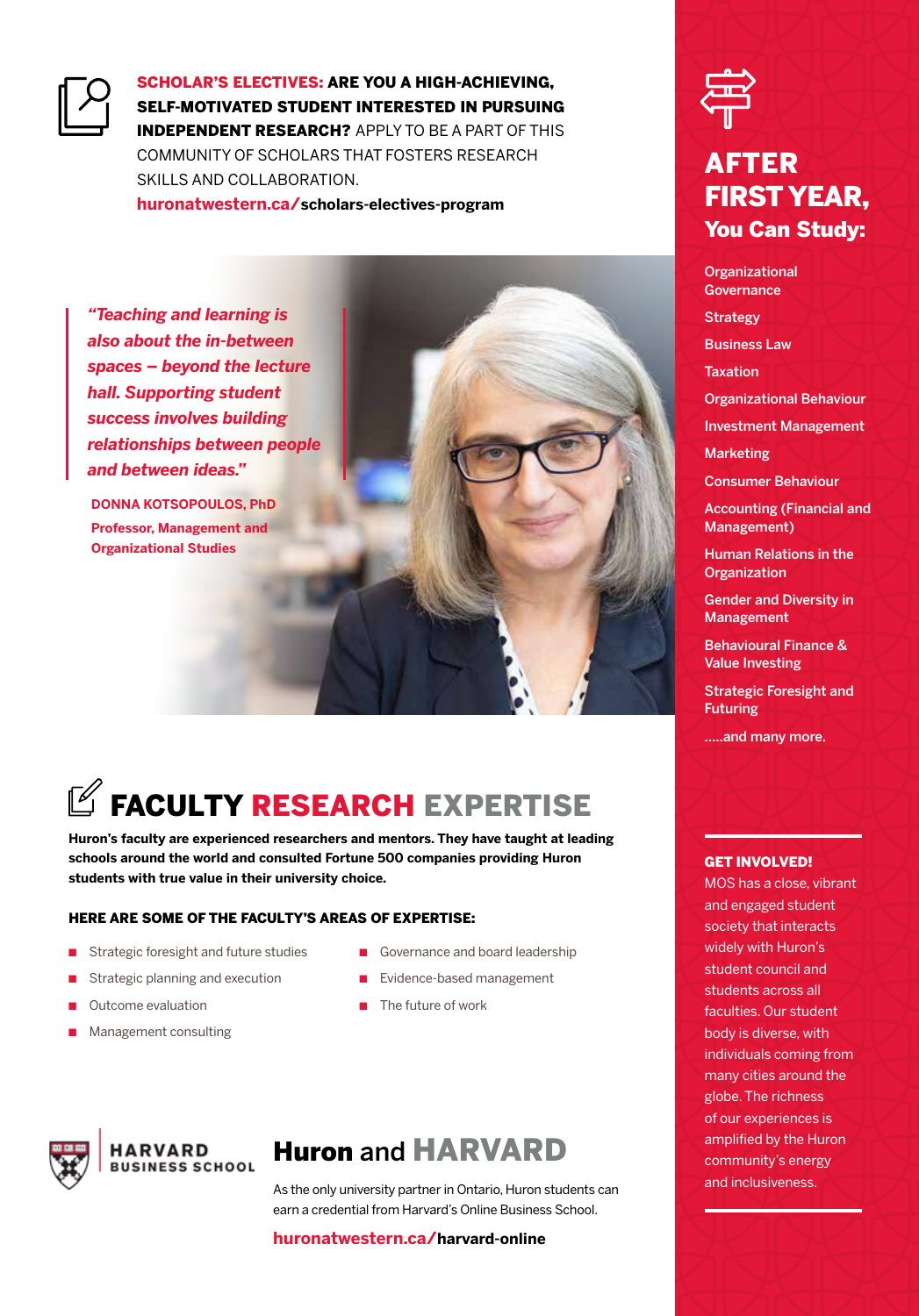## **CO** BEYOND THE CLASSROOM

**Huron's MOS program partners with the community to integrate real-world experiences as a core component of each learner's degree. In a growing number of offerings, course content is directly linked to practical applications. Recent examples include:** 

- Eight teams of students in 2019 worked as consultants with actual clients on real-world business problems they helped solve. That year, local organizations included 3M Canada, Browns Food Service, Oxygon Technologies, Tirestor and London Fuse Magazine, among others. In prior years, another 20-plus pro bono clients have been served, including Life\*Spin, Nash Jewellers, Hog Town Cycles, the London Small Business Centre, Clarendon Technologies and Oxford Learning Centre.
- Student-led teams in Organizational Governance undertook audits of the Board of Directors' best practices at Southwestern Ontario not-for-profits, including London Museum and Pearce Williams Centre, among others.
- Third-year marketing students developed marketing plans for various local businesses.
- A student-delivered income tax clinic was established.
- Guest lectures and speaker series by industry professionals were held.
- An annual research symposium was hosted where students presented their research and case studies. Recent topics included municipal planning and corporate social responsibility.
- Operations Management students visit local manufacturing facilities, distribution centres and entrepreneurial ventures to observe first-hand the theories and techniques they've learned in the classroom.

## WHAT DO OUR GRADS DO?

**Many graduates go directly into careers in accounting, finance, human resources, marketing, and other areas of business.** 

**Some pursue work within the government or non-profit organizations.** Others pursue an MBA (or other Master's degree program), go on to law school, or pursue post-graduate professional designations including the Chartered Professional Accountant (CPA) professional experience program.

*"What makes studying at Huron different is the environment. At Huron, you learn how to effectively communicate with people, share your ideas, strengths and unique personality traits with your peers, leaders and potential employers."*

**NIC GIL, BMOS, Accounting, Class of 2018, working in Toronto at Ernst & Young**